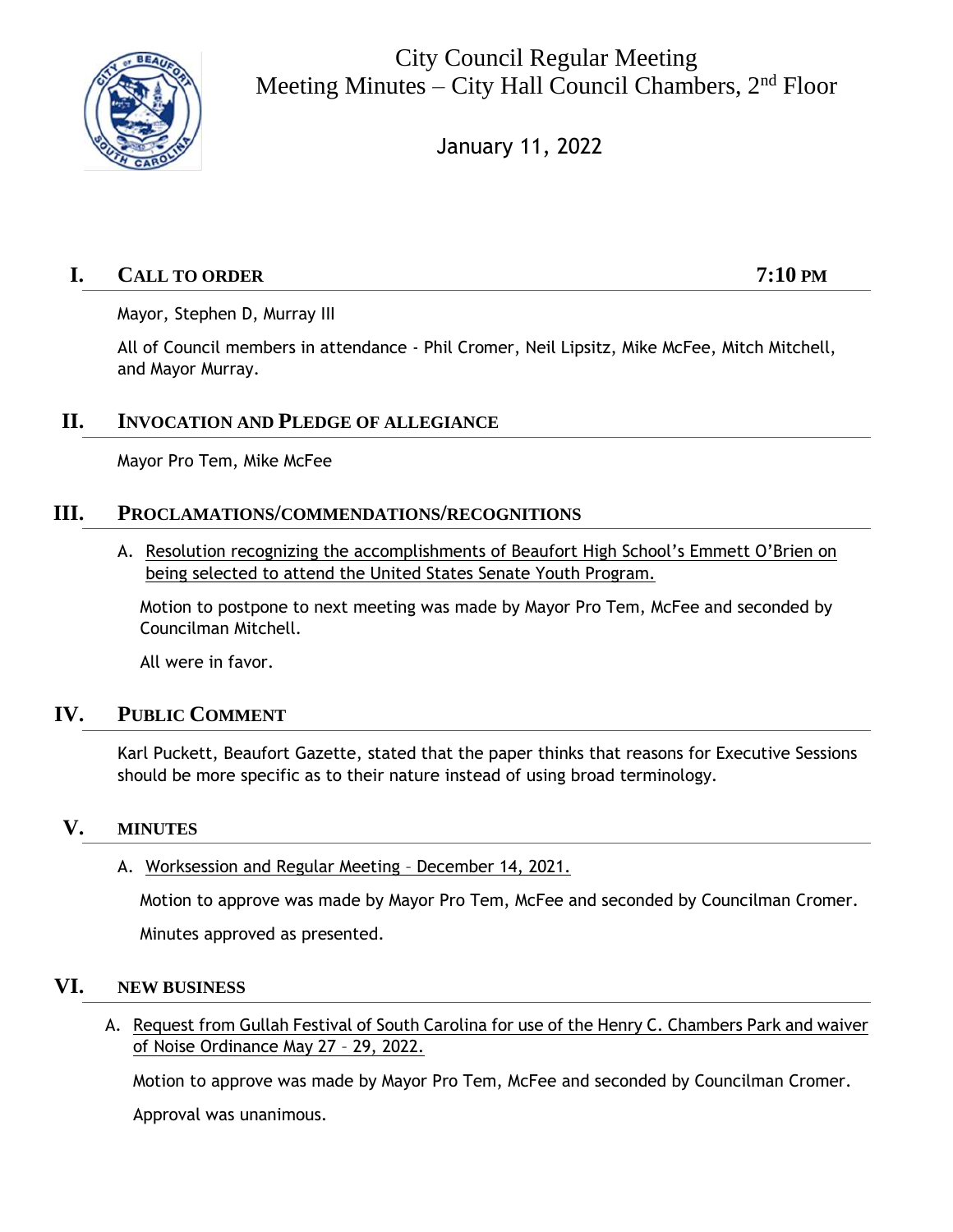B. Request from Lowcountry Habitat for Humanity and Help of Beaufort to host July 4<sup>th</sup> 5k on Monday, July 4, 2022, 7:45 am – 9:30 am.

Motion to approve was made by Mayor Pro Tem, McFee and seconded by Councilman Cromer.

Approval was unanimous.

C. Request from Lowcountry Habitat for Humanity to host Lowcountry Habitat Turkey Trot 5k on Thursday, November 24, 2022, 7:45 am – 9:30 am.

Motion to approve was made by Councilman Cromer and seconded by Councilman Lipsitz.

Approval was unanimous.

D. Request from Beaufort Area Hospitality Association to host Oyster Festival 5k on Saturday, January 21, 2023, 7:45 am – 10:00 am.

Motion to approve was made by Councilman Cromer and seconded by Councilman Lipsitz.

Approval was unanimous.

E. Request from Leond Celada for waiver of Noise Ordinance for a Quinceanera (Sweet 15) event on Saturday, June 4, 2022, 6:00 pm – 12:00 am in the Henry C. Chambers Park.

Motion to approve was made by Councilman Cromer and seconded by Councilman Lipsitz.

Approval was unanimous.

F. Co-Sponsorship request by South Carolina Association of Registration and Election Officials, Inc., for use of the Henry C. Chambers Park to host Picnic in the Park event on Sunday, April 10, 2022, from 3:00 pm – 7:00 pm.

Motion to approve was made by Councilman Cromer and seconded by Mayor Pro Tem, McFee.

Approval was unanimous.

G. Co-Sponsorship request for use of the Henry C. Chambers Park and Day Dock to host Dragonboat Raceday 2022, on June 24 – 25, 2022.

Motion to approve was made by Mayor Pro Tem, McFee and seconded by Councilman Cromer.

Approval was unanimous.

H. Authorization to allow the City Manager to enter into a contract with Beaufort County Disabilities and Special Needs for Janitorial Services at 500 Carteret Street.

Motion to approve was made by Councilman Cromer and seconded by Councilman Lipsitz.

Linda Roper, Downtown Operations and Community Services Director, stated that this would fall under the Intergovernmental Agreement with the County. The cost for this service will be \$24,600 a year. 52 percent of the costs will be recouped through assessments charged to tenants.

Approval was unanimous.

I. Revised Resolution for the Calhoun Stormwater and Streetscape Improvement Project.

Motion to approve was made by Councilman Cromer and seconded by Mayor Pro Tem, McFee.

Alan Eisenman with the Finance Department, stated that the original resolution signed on September 14, 2021, had an amount of \$2,017,931.00 and should have been \$1,942,931.00 which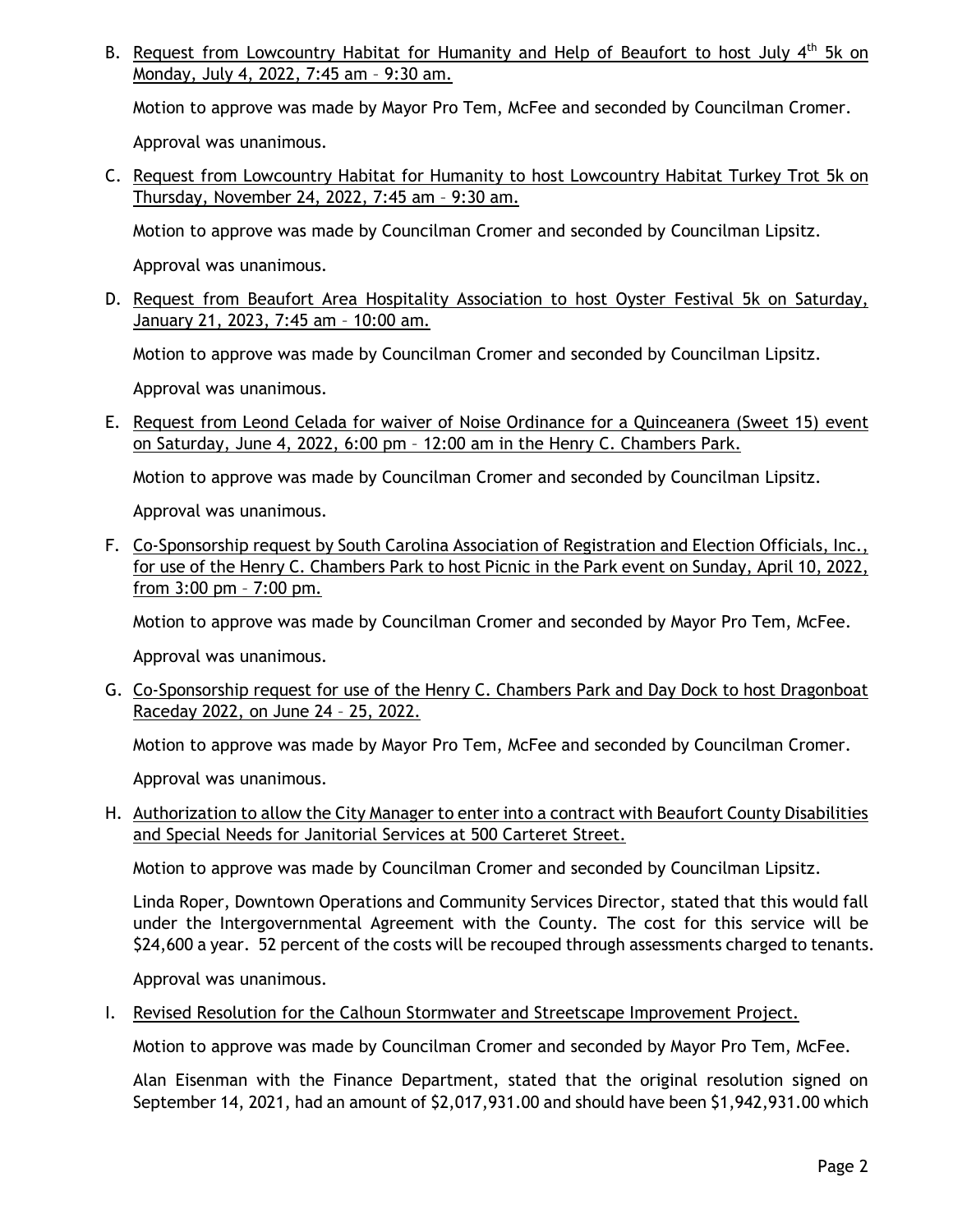is a deduction of \$75,000.00. The Department of Commerce is requiring a revised resolution with the correct amount.

Approval was unanimous.

## **VII. REPORTS**

### **City Manager's Report**

Reported that the City has completed the purchase of the Bridges School Facility on Boundary Street, and that we are working closely with USCB and The South Coast Cyber Center to establish a home for cyber security training.

Stated that we have been working closely with Beaufort County for shared services. Right now, we share services on Engineering, Bond Court Administration, Walkway Construction and Public Defender Services. Now, we can add Janitorial Services. He looks forward to expanding the use of our shared services agreement.

The First Friday event for the new year was a success and we are looking forward to the Oyster Festival that will take place January 13 – 22, 2022.

Reported that Workers Compensation claims are down, and that will lead to a reduced cost on our insurance.

Expressed condolences to Reece Bertholf, Deputy City Manager, whose mother passed away.

### **Mayor's Report**

Nothing to report.

### **Councilman Mitchell**

Wished all a happy, safe, and healthy 2022.

Stated that Martin Luther King's birthday is on January 15<sup>th</sup>, and the holiday is on January 17<sup>th</sup>. Asked all to dedicate ourselves to his dreams of what America could be.

Reported that the Green Street Gym/Charles Lind Brown Community Center, is open and ready to be utilized.

### **Mayor Pro Tem, McFee**

The Lady's Island Business and Professionals Association met this morning. Jared Fralix from Beaufort County was the guest speaker and spoke about the road improvements on Lady's Island.

### **Councilman Lipsitz**

Urged all citizens to get vaccinated.

He spoke to a number of downtown business owners, who said they had a fantastic holiday season. Asked citizens to continue to support the downtown merchants.

### **Councilman Cromer**

Stated that this will be his last year on council and hopes that they can get a lot accomplished.